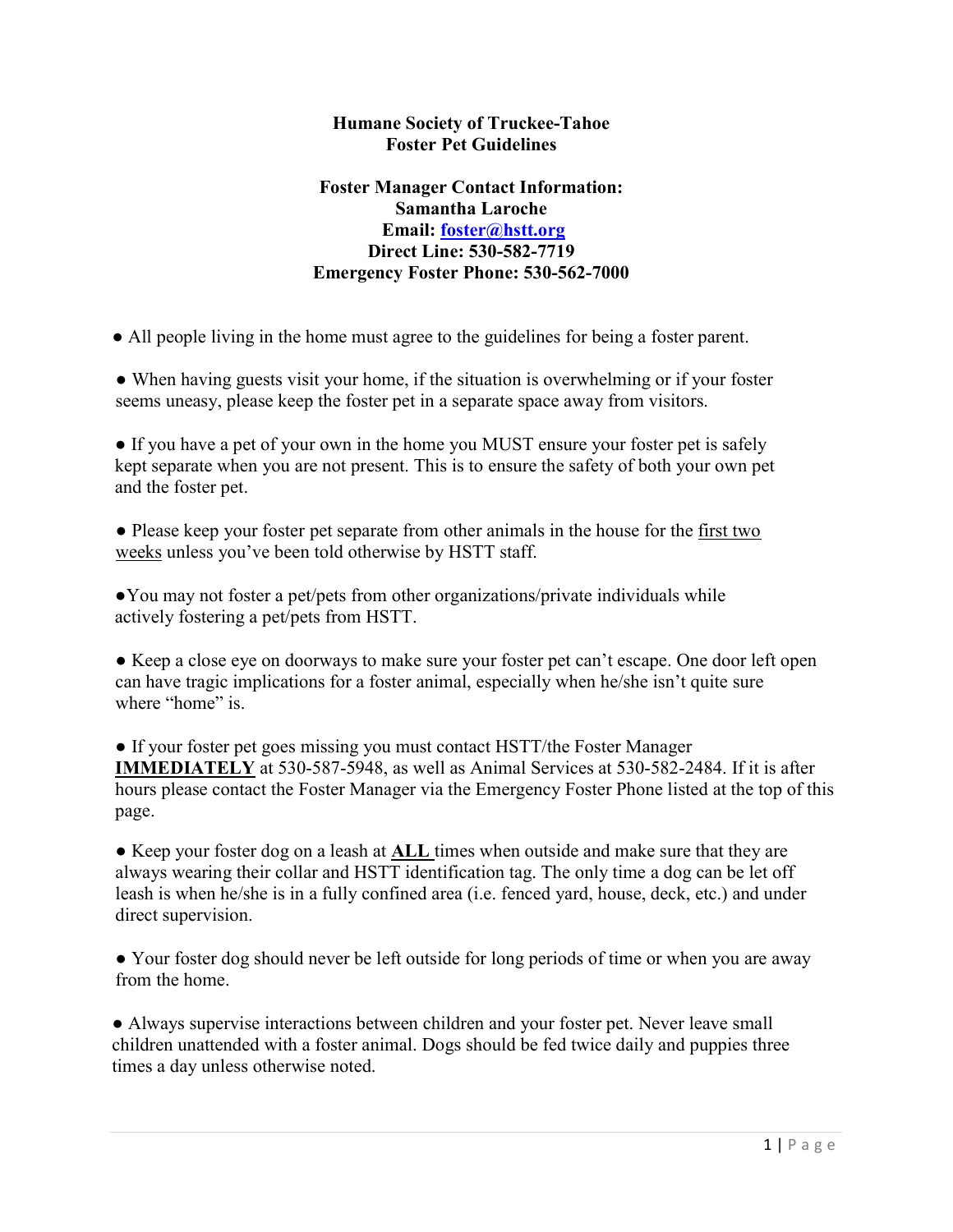• Do not give cats or kittens any kind of milk. They cannot digest it.

● Your foster pet depends on you to look out for his/her safety and well-being. If someone is displaying inappropriate behavior or treating your foster pet poorly please stop them immediately.

● If you notice your foster pet has worms, please contact the Foster Manager as soon as possible. Our animals are given dewormer before going into foster care but they could still present worms, and some animals require multiple rounds of dewormer before clearing the worms completely.

• Please notify the Foster Manager if your foster pet needs medical attention or is displaying signs of illness or injury. Sneezing, eye discharge, lethargy, limping, litter box issues for cats, blood in stool or urine, eating habits change, etc. If it is an emergency, please call/text the emergency foster phone number.

● For behavior issues, contact the foster manager immediately for guidance and support.

• Contact the foster manager if **ANY** aggression or concerning behavior is observed under any circumstance.

### • Any bite that breaks the skin must be reported **IMMEDIATELY**. No Exceptions!

• If you are interested in adopting your foster pet, please let the Foster Manager know as soon as possible. This must be done prior to the animal returning to the shelter.

• Contact the Foster Manager if anyone is interested in adopting your foster pet. DON'T arrange adoptions or do interviews on your own. All adoptions must go through HSTT.

● Please remember your foster pet is under the guardianship of HSTT and must be treated as such. However, you are fully responsible for the animal while in your care.

● Foster parents must respond within 24 hours to communications from HSTT staff.

• DON'T allow your foster dog to get away with any behavior that the average adopter would not consider desirable. These include begging, jumping up (on people, counters, car doors, etc.), barking, etc.

• DON'T allow anyone to take your foster dog on outings away from the home.

• DON'T tie your foster dog out, leave on a runner, or chain him/her. Discuss appropriate methods of confinement with HSTT if you have concerns.

● DON'T punish or scold behavior you did not see occur (. i.e. getting into trash, chewing a shoe, having a potty training accident). It is ineffective and can be damaging to scold after the fact.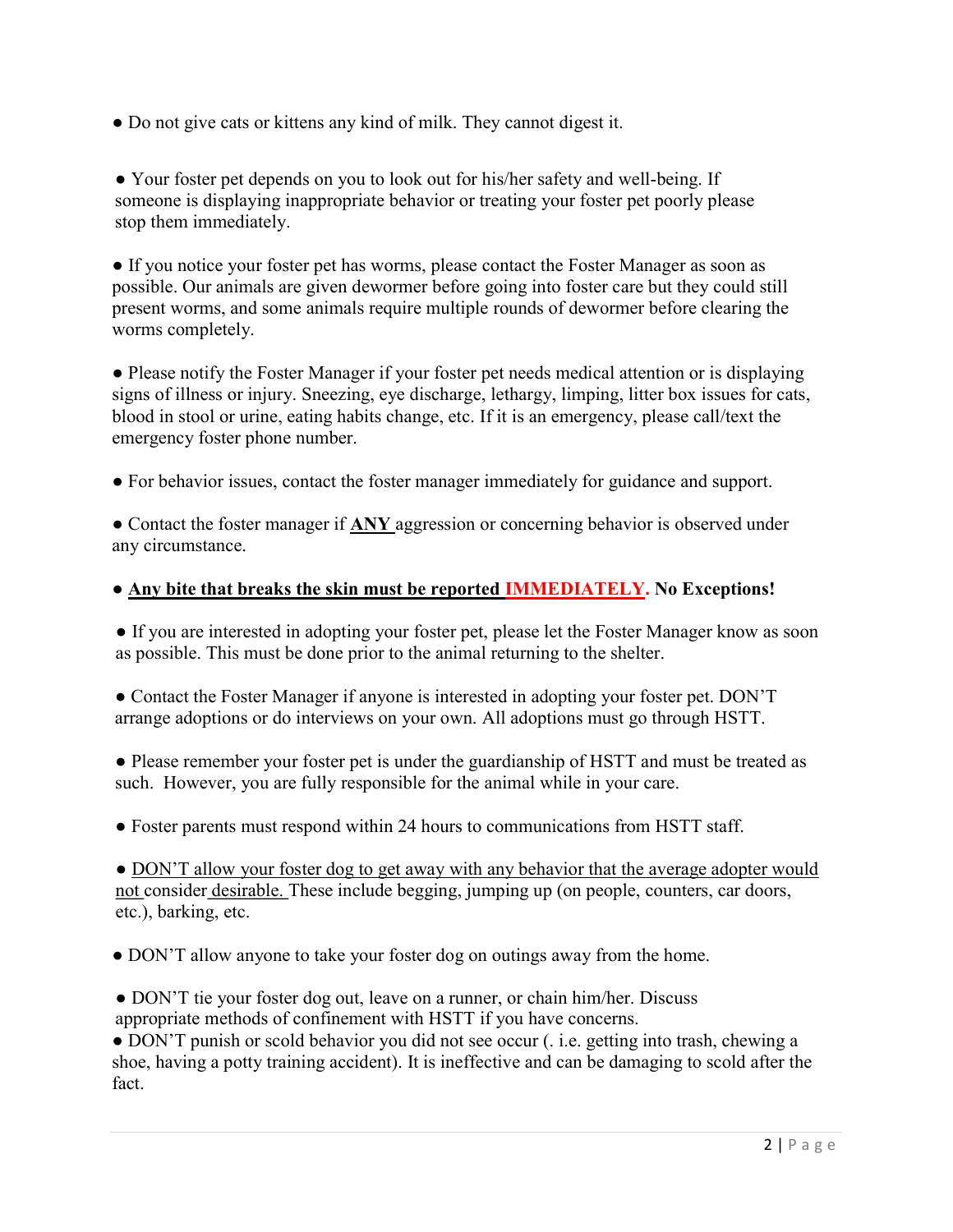- DON'T physically punish your foster pet in any way, EVER!
- DON'T put a foster dog in the back of an open truck, even if tethered.

● DON'T crate an animal for extended periods of time. Please speak with HSTT staff about the appropriate amount of time a dog can be crated.

• As a foster parent, you agree to let HSTT visit your premises where the foster pet is being kept to determine the setting is appropriate for him/her.

● You MUST provide adequate food, water, shelter, and kind, loving treatment for your foster pet at all times. In addition, foster parents must adhere to all state and local animal laws. You must agree to follow all additional written instructions from HSTT.

● If you cannot foster any longer, please give HSTT as much notice as possible so that a suitable replacement foster home can be arranged.

• Shelter staff may remove a foster pet from a foster home for any reason deemed necessary.

### Dogs/Puppies and Cats/Kittens (additional info):

● Must be kept separate from other animals in the house unless instructed otherwise by HSTT staff.

● Any and all medical issues MUST be reported immediately. Puppies and kittens have immune systems that aren't fully developed, making them more susceptible.

● Puppies and kittens need to be handled on a regular basis for socialization purposes, so make sure that you are playing, holding and handling them safely and regularly.

● Puppies under four months of age must remain in your home and yard. They are not fully vaccinated and aren't protected against diseases.

● Cats and kittens must always be kept indoors. No Exceptions! If your foster cat escapes outside or goes missing you must contact HSTT immediately as well as Animal Services at 530-582- 2484.

# Training Reminders

- Notice and reward good behavior!
- Give praise immediately as soon as your foster pet responds to your request.
- Interrupt and redirect undesirable behavior. (Take shoe from dog, say thank you, give dog toy, say "good boy" or "yes")